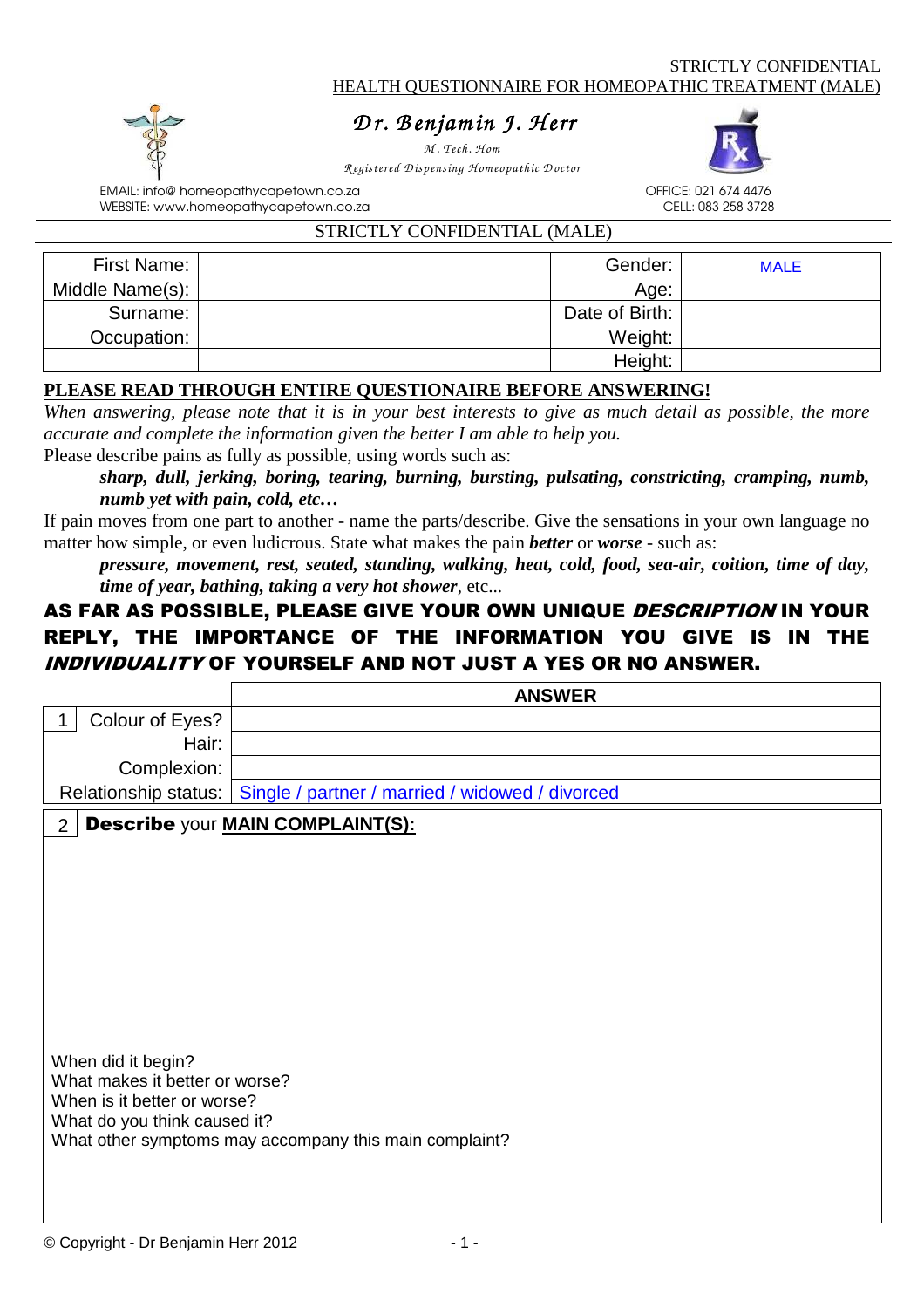# STRICTLY CONFIDENTIAL<br>THIC TREATMENT (MALE)

| HEALTH QUESTIONNAIRE FOR HOMEOPATHIC TREATMENT (MALE) |  |
|-------------------------------------------------------|--|
|-------------------------------------------------------|--|

| 3 <sup>1</sup><br><b>HEAD:</b> Describe pains and give their<br>location - on top, back, front or side, etc.                                                                                             |                         |
|----------------------------------------------------------------------------------------------------------------------------------------------------------------------------------------------------------|-------------------------|
| <b>EYES:</b> Describe pain, defect of vision,<br>4<br>defect of eye or any troubles, etc.                                                                                                                |                         |
| 5<br>NOSE: Describe catarrh, colour,<br>watery, thick, plugs, burning, sneezing,<br>allergies, any sinus pain / blockage, etc.                                                                           |                         |
| 6<br><b>EARS:</b> Describe pains, deafness,<br>noises, itching, discharge, etc.                                                                                                                          |                         |
| <b>MOUTH:</b> Describe condition of<br>7<br>teeth, colour of tongue, peculiar taste?                                                                                                                     |                         |
| Tonsils/Lips, DESCRIBE:<br>Are you thirsty?                                                                                                                                                              |                         |
| Do you crave anything to drink? What?                                                                                                                                                                    |                         |
| What temperature do you like it? e.g. ice cold                                                                                                                                                           |                         |
| How much cold liquid per day do you drink?                                                                                                                                                               |                         |
|                                                                                                                                                                                                          |                         |
| How much hot liquid per day do you drink?                                                                                                                                                                | How much sugar per cup? |
| 8<br><b>THROAT:</b> Any difficulty swallowing,<br>pain, on left or right side, better or worse<br>when swallowing liquids / food?                                                                        |                         |
| 9<br><b>CHEST:</b> Describe pain,<br>palpitation, breathlessness,<br>sensations, cough, sputum, need<br>for open windows, asthma? What<br>make it better / worse? Any<br>change through the day / night? |                         |
| 10 <sup>1</sup><br><b>STOMACH:</b> Describe pains,                                                                                                                                                       |                         |
| nausea, vomiting, flatulence, etc                                                                                                                                                                        |                         |
| Foods you crave:                                                                                                                                                                                         |                         |
| Foods that disagree:<br>Are symptoms better/worse after                                                                                                                                                  |                         |
| eating? How long after?                                                                                                                                                                                  |                         |

|            |  | TI PIET. TICQUU QUUCHUU YUQ IQULZT HUQIU HIUQIU III QUIQII. (WHAI, HUW HIQUI, HUW II WAS PIEPAIEQ, EIC.) |  |
|------------|--|----------------------------------------------------------------------------------------------------------|--|
| Breakfast: |  |                                                                                                          |  |
| Snack:     |  |                                                                                                          |  |
| Lunch:     |  |                                                                                                          |  |
| Snack:     |  |                                                                                                          |  |
| Dinner:    |  |                                                                                                          |  |
|            |  |                                                                                                          |  |

| 12 <b>STOOLS:</b> How frequently do you pass a stool? |  |
|-------------------------------------------------------|--|
| Describe if: hard/watery/mixed with blood/mucus/      |  |
| fat/undigested food, etc. colour, unusual smell?      |  |
| Describe constipation / laxatives use                 |  |
| Do piles bleed or protrude? Any discharge?            |  |
| Is there pain/itch, skin raw, inflamed?               |  |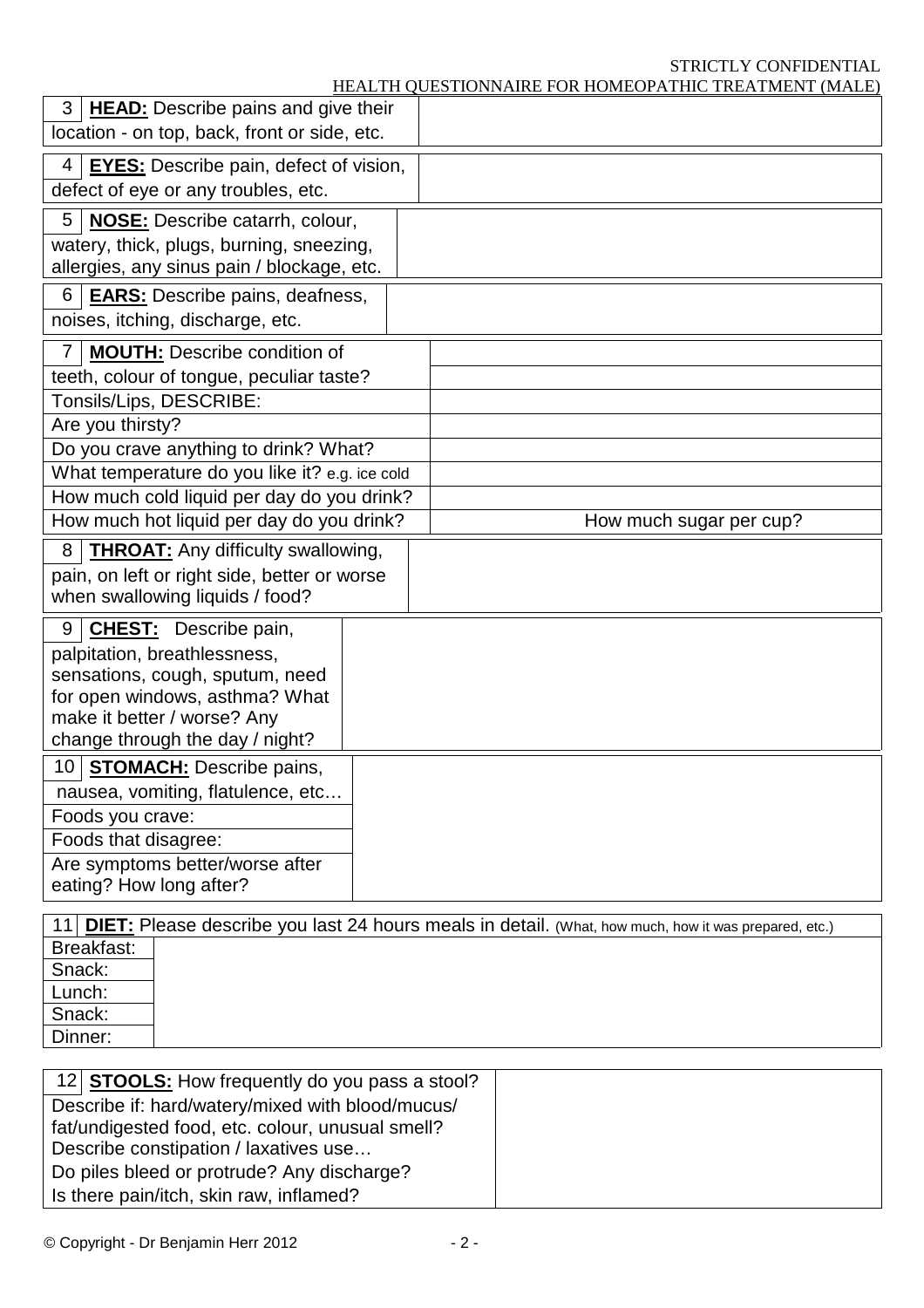#### STRICTLY CONFIDENTIAL HEALTH QUESTIONNAIRE FOR HOMEOPATHIC TREATMENT (MALE)

| 13 URINE: If painful, burning, frequent,                    |  |
|-------------------------------------------------------------|--|
| involuntary/difficult. If there is pressure,                |  |
| sediment, odour, retention - give colour.                   |  |
| Do you go at night? What time/s?                            |  |
|                                                             |  |
| 14 MALE GENITALIA:                                          |  |
| Describe any pain, itch, discharge,                         |  |
| swelling, skin eruptions etc.                               |  |
| How would you describe your sex drive?                      |  |
| No pain/difficulty with erection, early or                  |  |
| late ejaculation?                                           |  |
| History of illness in this area:                            |  |
| 15 <b>BACK:</b> Position of pain in shoulder,               |  |
| back, waist, seat or spine, better or                       |  |
| worse for?                                                  |  |
| 16 LIMBS: If pain, is it in: muscle,                        |  |
| nerve, joint or skin & exact location -                     |  |
| better / worse for movement/rubbing /                       |  |
| weather changes etc.                                        |  |
| <b>SKIN:</b> If rough, itching, burning,<br>17 <sup>1</sup> |  |
| dry or moist. Describe any strange                          |  |
| sensations, eruption, rashes,                               |  |
| inflammation, odour or peeling. State                       |  |
| parts affected.                                             |  |
| 18 PERSPIRATION: Do you - at all?                           |  |
| If so, where do you start perspiring from?                  |  |
| And when exactly? Does it smell? A lot?                     |  |
| Does it discolour clothing? What colour?                    |  |
| 19<br><b>GENERAL:</b> Do you feel better:                   |  |
| Indoors or outdoors?                                        |  |
| In cool air or a warm room?                                 |  |
| When resting or moving about?                               |  |
| At night or during the day? Time?                           |  |
| In Summer/Autumn/Winter/Spring?                             |  |
| When hot/cold? Wet/dry weather?                             |  |
| At the seaside or inland/mountains?                         |  |
| Describe your weekly physical exercise.                     |  |
| 20 SLEEP: If restless, disturbed.                           |  |
| When you waken - what time/s?                               |  |
| What wakens you? Is it pain, worry,                         |  |
| emotion, excitement, dreams?                                |  |
| Are your troubles better or worse                           |  |
| at night?                                                   |  |
| What position do you sleep in?                              |  |
| What do you dream about?                                    |  |
|                                                             |  |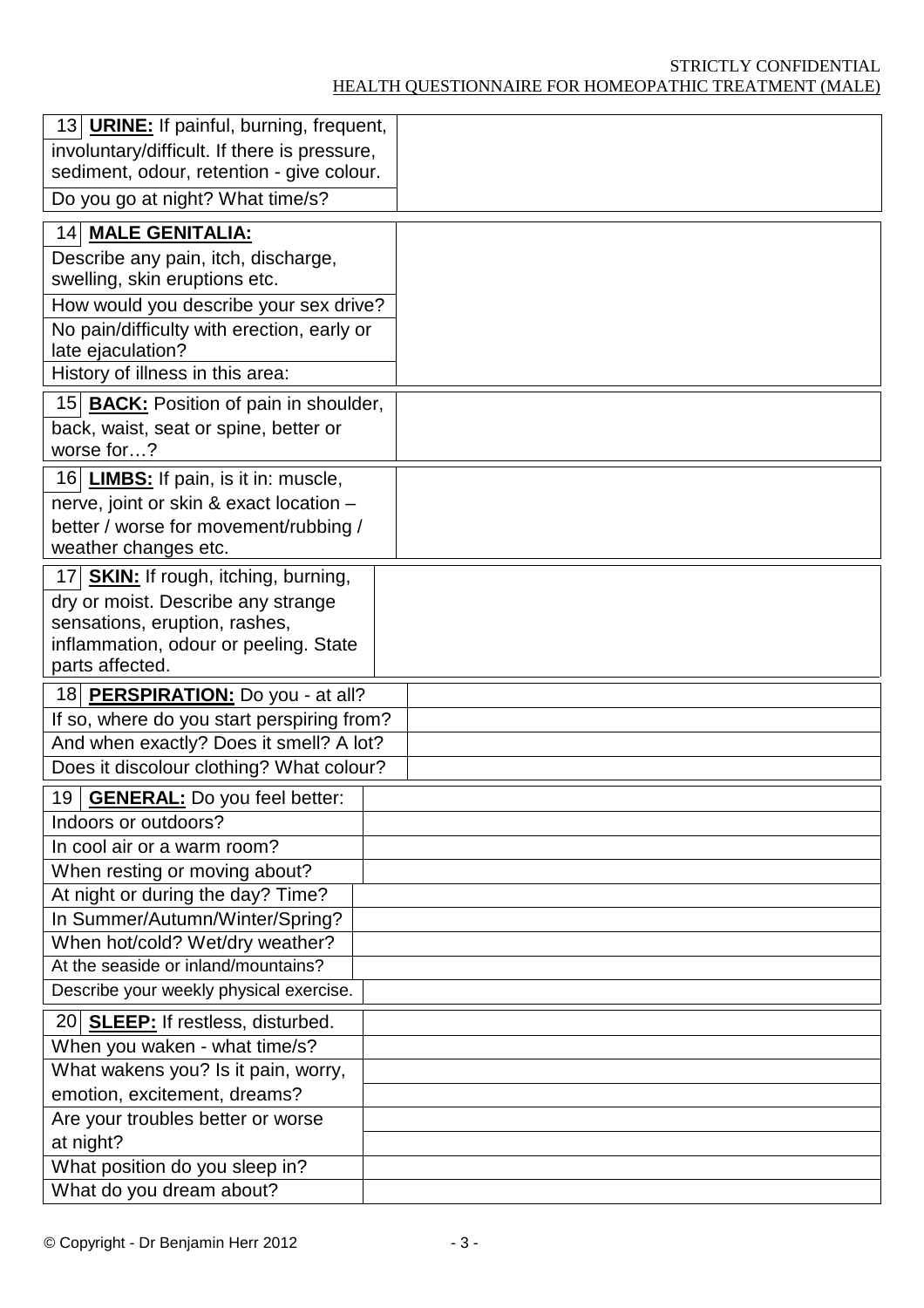## STRICTLY CONFIDENTIAL

## HEALTH QUESTIONNAIRE FOR HOMEOPATHIC TREATMENT (MALE)

| 21<br>carefully considered and reported. Give this section your particular thought. | <br><b>MENTAL SYMPTOMS:</b> The symptoms of the Mind and Disposition ARE MOST IMPORTANT and should be                        |
|-------------------------------------------------------------------------------------|------------------------------------------------------------------------------------------------------------------------------|
| How would you describe yourself?                                                    |                                                                                                                              |
|                                                                                     |                                                                                                                              |
|                                                                                     |                                                                                                                              |
|                                                                                     |                                                                                                                              |
| Describe your hopes, dreams, desires<br>and fears:                                  |                                                                                                                              |
|                                                                                     |                                                                                                                              |
|                                                                                     |                                                                                                                              |
|                                                                                     |                                                                                                                              |
| What do you spend most of your time                                                 |                                                                                                                              |
| thinking about / to what do your<br>thoughts tend to gravitate around?              |                                                                                                                              |
| What is your favourite activity?                                                    |                                                                                                                              |
|                                                                                     |                                                                                                                              |
| What is the most important aspect of                                                |                                                                                                                              |
| your life and why?                                                                  |                                                                                                                              |
| Describe 5 positive characteristics                                                 |                                                                                                                              |
| AND 5 negative characteristics about                                                |                                                                                                                              |
| yourself:                                                                           |                                                                                                                              |
|                                                                                     |                                                                                                                              |
|                                                                                     |                                                                                                                              |
|                                                                                     |                                                                                                                              |
|                                                                                     |                                                                                                                              |
|                                                                                     |                                                                                                                              |
| If you could change one thing about<br>yourself what would that be and why?         |                                                                                                                              |
|                                                                                     |                                                                                                                              |
|                                                                                     |                                                                                                                              |
| What traits do you like the least in                                                |                                                                                                                              |
| others?                                                                             |                                                                                                                              |
|                                                                                     |                                                                                                                              |
|                                                                                     |                                                                                                                              |
| Are there any observations that others<br>close to you have commented on            |                                                                                                                              |
| about you?                                                                          |                                                                                                                              |
| How would you describe your                                                         |                                                                                                                              |
| emotional state?                                                                    |                                                                                                                              |
| What is your religious belief?                                                      |                                                                                                                              |
| What role does this play in your life?                                              |                                                                                                                              |
| 22                                                                                  | Biography of your life: (give a description of the important/significant/recurrent events in your life since birth to date.) |
|                                                                                     |                                                                                                                              |
|                                                                                     |                                                                                                                              |
|                                                                                     |                                                                                                                              |
|                                                                                     |                                                                                                                              |
|                                                                                     |                                                                                                                              |
|                                                                                     |                                                                                                                              |
|                                                                                     |                                                                                                                              |
|                                                                                     |                                                                                                                              |